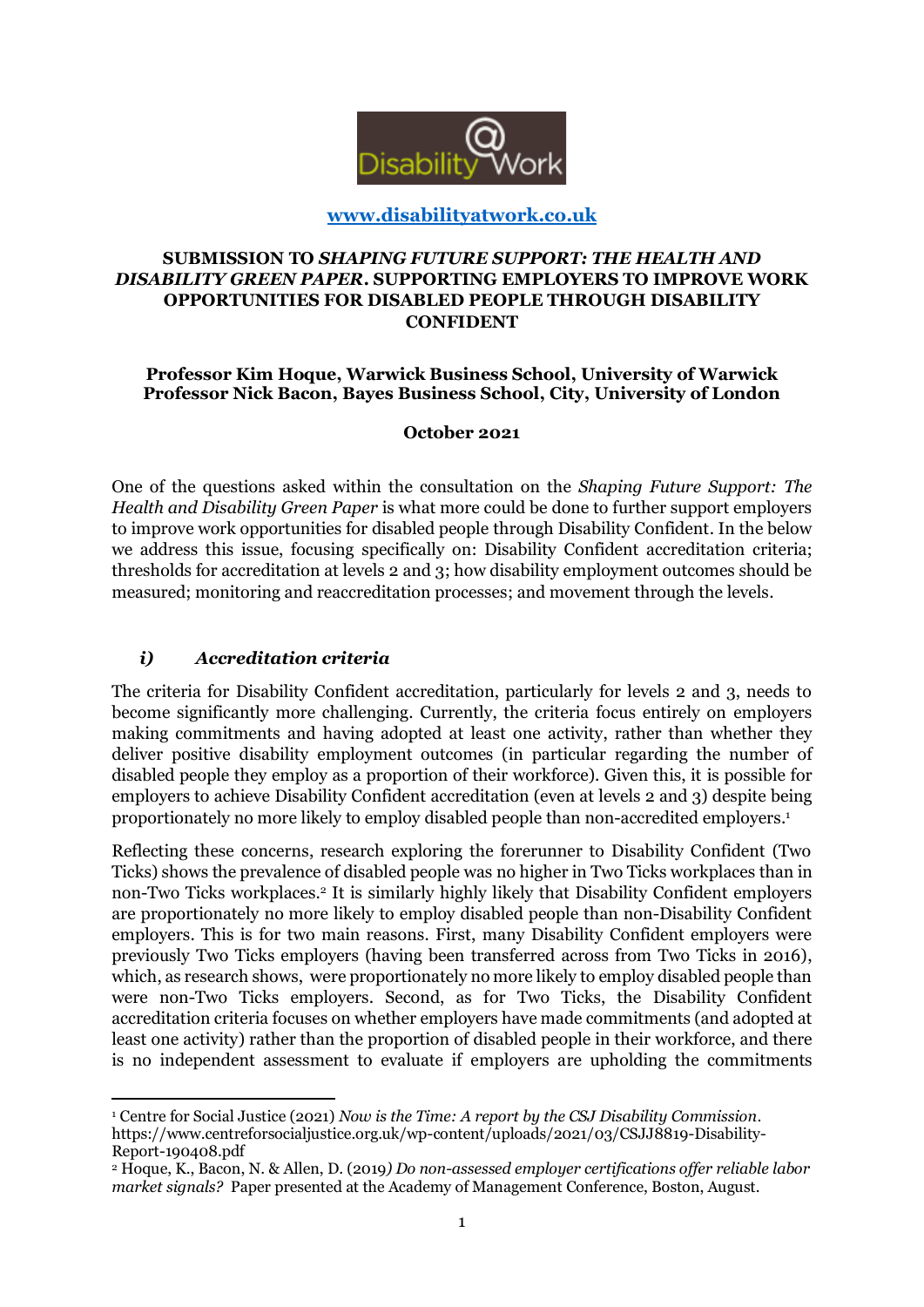expected of them, or if they are implementing activities in an effective manner (although there is external validation at level 3, organisations select their own validators).

This suggests Disability Confident may be little more than window dressing, which sends a false signal to disabled people regarding the organisations that are more likely to employ them. The growth in the number of Disability Confident employers also risks creating a false impression that progress is being made, thereby deflecting government attention away from policy solutions that might be significantly more effective in addressing disability employment disadvantage.

Given this, for Disability Confident to be deemed a credible and meaningful labour market signal *it is essential that the certification criteria at levels 2 and 3 are amended to focus on workforce disability prevalence.* This would involve requiring employers to demonstrate they meet a minimum threshold of disabled people in their workforce.

## *ii) Disability employment thresholds for accreditation at levels 2 and 3*

An important issue further to the above is the level at which disability employment thresholds should be set at levels 2 and 3. A sensible starting point would be a figure of 7 per cent for Disability Confident level 2 (the same figure that is used in the United States' 503 Federal Contractor Regulations as an aspirational 'utilisation goal' to which federal contractors are expected to work towards), and a figure of 10 per cent for level 3. Hence, *to achieve level 2 accreditation, an employer would need to demonstrate 7 per cent of their workforce are disabled people, whereas to achieve level 3 accreditation, they would need to demonstrate 10 per cent of their workforce are disabled people*. Both of these figures are below the percentage of the UK's workforce that report they are disabled, so they should not be viewed as overly burdensome by employers. We would nevertheless recommend a consultation is conducted with DPOs, disability charities, employers, and disability employment experts to determine the levels at which these thresholds should be set – though we would caution that if the thresholds are set at too low a level this will call the credibility of Disability Confident into question. Once appropriate thresholds have been established and enforced, Disability Confident will provide a more reliable signal regarding which employers are more likely to hire and retain disabled people.

## *iii) Measuring disability employment outcomes*

To introduce the aforementioned disability employment thresholds, data that is comparable across employers will be needed. Therefore, it will be necessary to introduce a standardised method for employers to measure the prevalence of disabled people in their workforce. Should the government introduce mandatory disability employment reporting (as is currently being consulted on following the National Disability Strategy), this would automatically demonstrate which employers meet the disability employment thresholds for accreditation at levels 2 and 3. However, if introduced, mandatory reporting may only apply to organisations with 250+ employees; hence, SMEs wishing to apply for Disability Confident accreditation would also need to measure and report their workforce disability employment prevalence (which they would be able to do by following the mandatory reporting procedures). It is important to note that requiring SMEs to meet the same disability employment thresholds as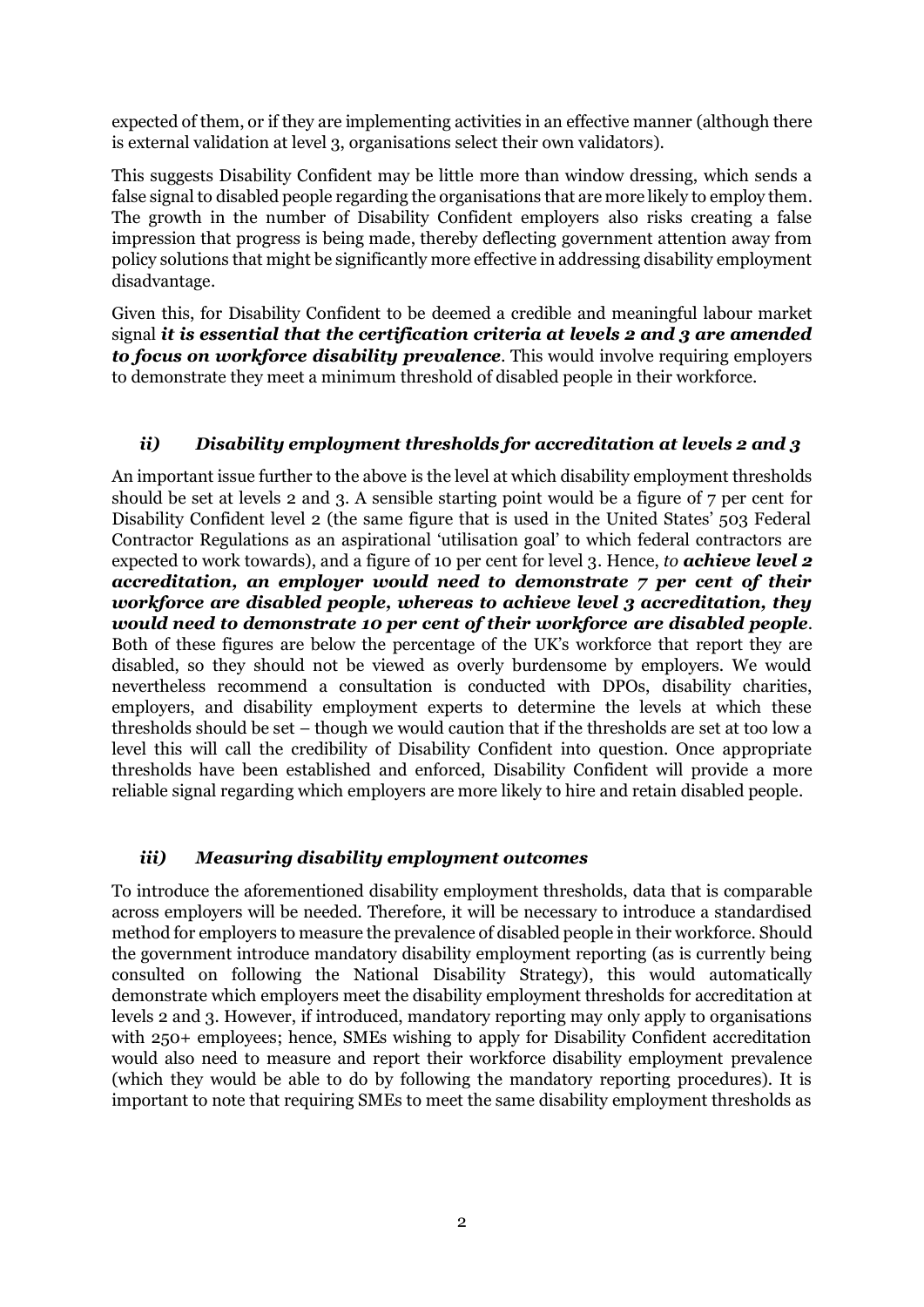large firms would not disadvantage them, given SMEs employ proportionately just as many disabled people as do large firms with 250+ employees.<sup>3</sup>

If the government does not introduce mandatory reporting, *an alternative standardised framework would need to be developed for employers to use in demonstrating whether they meet the disability employment thresholds required for level 2 or 3 accreditation*. One option would be to base this framework on the government's framework for *Voluntary Reporting on Disability, Mental Health, and Wellbeing* (VRF).

However, this would require the VRF to be reformed in several areas. <sup>4</sup> First, the VRF recommends employers use the following question to ask employees about their disability status: 'Do you consider yourself to have a disability or long-term health condition (mental health and/or physical health)?' This question is not aligned to the Equality Act 2010 definition of disability or the Government Statistical Service's harmonised disability measure. It is also possible that the current recommended question leads to underestimations of disability prevalence given its specific mention of disability, which may result in respondents with a long-term activity-limiting health condition providing a negative response as they do not identify as disabled. Instead, *the VRF should use the same question used in the Labour Force Survey (LFS)* ('Do you have any physical or mental health conditions or illnesses lasting or expecting to last 12 months or more?'. If yes: 'Does your condition or illness reduce your ability to carry out day-today activities?' ('Yes, a lot'; 'Yes, a little'; 'Not at all'). Respondents answering 'Yes, a little' or 'Yes, a lot' are defined as disabled). The LFS question is consistent with the definition of disability in the Equality Act.

Second, and further to the above, it is important that all employers use this standardised question when asking employees about their disability status, given that even slight changes in the wording of the question asked can produce markedly different results. As such, if the questions employers use differ (even if only slightly) it will not be possible to compare the figures across employers with any degree of certainty. Given this, *rather than the question in the VRF being 'recommended' (as is the case currently), it should instead be 'required', with employers not being permitted to deviate from it when asking employees about their disability status*. This would allow for a more reliable comparison of data across employers.

Third, in further ensuring comparability of data across employers, it is important that a standardised data collection method is used. Employers currently collect data from their employees on their disability status through a variety of methods including self-declarations at the recruitment stage, periodic updating of HR records, and via staff attitude surveys. These different approaches can lead to the under or over-reporting of disability prevalence among the workforce; hence, it is impossible to compare figures across employers that use different data collection techniques with any reasonable degree of accuracy. We would therefore recommend *the introduction of a standardised method of data collection that involves employers distributing a 'Voluntary Self-Identification of Disability' form to their employees.* This would be similar to Form CC-305 that supports the US government's Section 503 of the Rehabilitation Act of 1973, which invites employees to

<sup>1</sup> <sup>3</sup> Bacon N. & Hoque, K. (2021) The treatment of disabled individuals in small, medium-sized, and large firms. *Human Resource Management* https://doi.org/10.1002/hrm.22084

<sup>4</sup> Disability@Work (2020) *Recommendations for amendments to the framework for Voluntary Reporting on Disability, Mental Health and Wellbeing*. Briefing paper

https://www.disabilityatwork.co.uk/wp-content/uploads/2020/04/Recommendations-for-revisionof-the-voluntary-reporting-framework.pdf